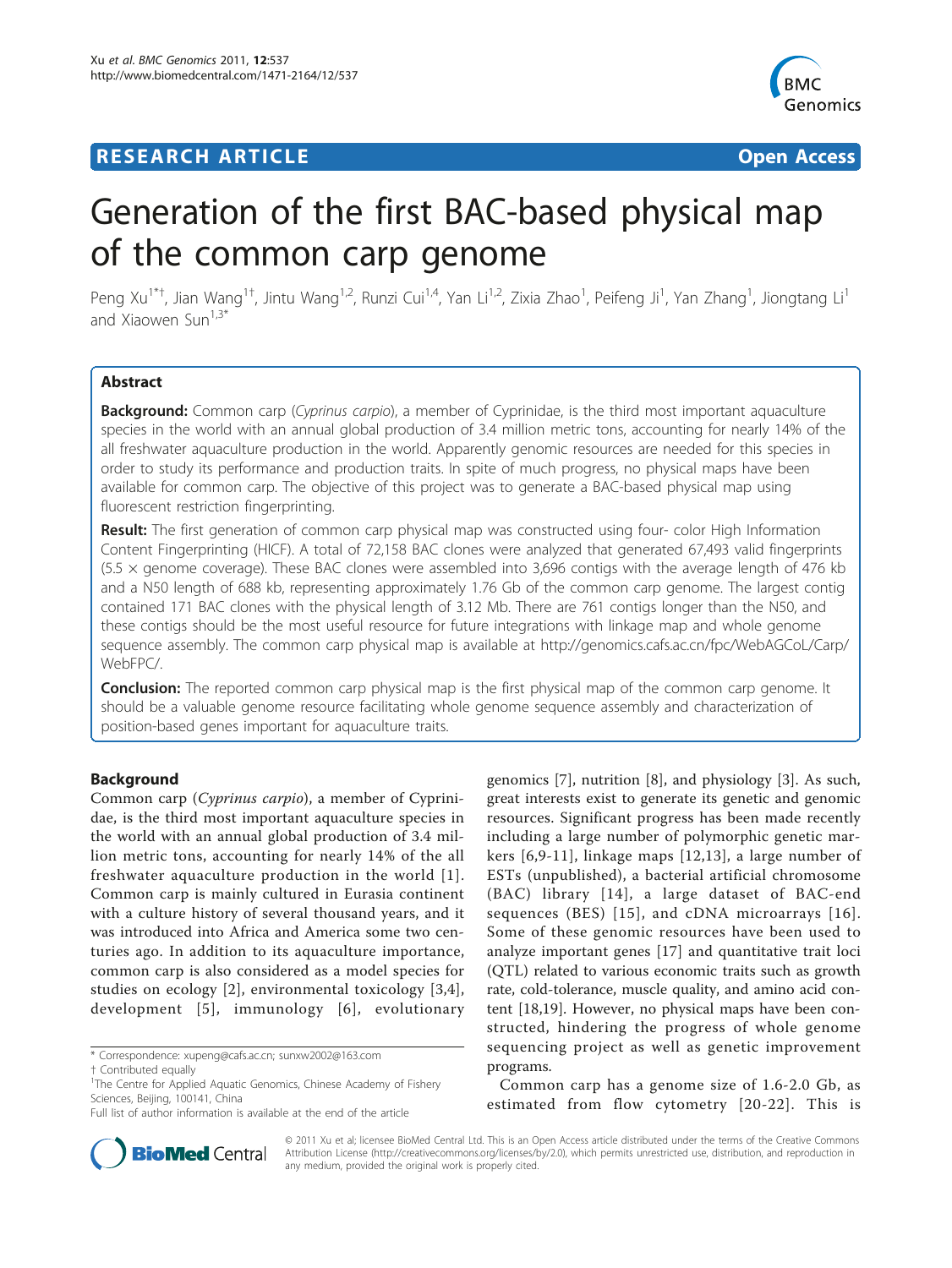significantly larger than its closely related grass carp (1 Gb). Along with its large genome size, common carp has twice as many chromosomes as most other cyprinid fishes, making many to believe that an additional round of whole genome duplication (4R) may have occurred 50 Myr ago [[23-25](#page-6-0)]. Such potential tetraploidization could add significant challenges to the whole genome sequencing project for common carp, a project currently in progress. Clearly, a physical map is demanded for scaffolding the small sequence contigs into scaffolds, and eventually into chromosome-scale sequence assemblies.

Physical maps have been proven as an important genome resource. A high quality physical map is very useful to understanding of genome structure and organization, and to positional cloning of genes associating to economically important traits. For genome sequencing projects, especially those using the high throughput next generation sequencing platforms, a high quality physical map and enough BAC end sequences are required to make the genome assembly accurately[[26](#page-6-0)-[29](#page-6-0)]. In addition, physical map could be integrated with linkage map by either mapping BACanchored genetic markers into linkage map or locating markers of linkage map on physical map contigs. The integrated map could be used in comparative mapping and genomic analysis of closely related species and enhance the understanding of unsequenced genomes [\[28,30\]](#page-6-0).

In the past decade, several physical maps have been constructed in aquaculture ray-finned fishes including Nile tilapia (Oreochromis niloticus) [[31\]](#page-6-0), Atlantic salmon (Salmo salar) [\[32](#page-6-0)], channel catfish (Ictalurus punctatus) [[33](#page-6-0),[34\]](#page-6-0), rainbow trout (Oncorhynchus mykiss) [\[35](#page-6-0)] and Asian sea bass (Lates calcarifer) [[36\]](#page-6-0). Here we report the first BAC-based physical map of the common carp genome.

## Results and Discussion

## BAC fingerprinting and contig assembly

Four-color high information content fingerprinting (HICF) [[37\]](#page-7-0) was used to generate the restriction fingerprints of all BAC clones from the common carp BAC library. A total of 89,088 BAC clones, representing around 7.3-fold coverage of the common carp genome, were processed. Of these processed BAC clones, a total of 72,158 (81% success) fingerprints were used for the construction of the physical map after removal of low quality fingerprints using FPminer 2.1 [\[38\]](#page-7-0). These fingerprints represented approximately 5.9-fold coverage of the common carp genome (Table [1](#page-2-0)). On average, each BAC clone contained 98.7 restriction bands, with a range of 60 to 120 bands from most of the BACs (Figure [1\)](#page-2-0). Each band represented approximate 1.4 kb on average, as assessed from the average insert size (141 kb) of the BAC library [[14](#page-6-0)].

The 72,158 valid fingerprints were used for BAC contig assembly. A total of 67,493 BAC clones, representing 5.5-fold coverage of common carp genome, were assembled into 3,696 contigs. There were 4,665 unassembled BAC clones remaining as singletons. Each contig contains 18.3 BAC clones, with an average length of 476 kb (Table [1](#page-2-0)). The contig size distribution is shown in Figure [2](#page-2-0). The largest contig contains 171 BAC clones with the physical length of 3.12 Mb. The N50 length of this assembly is 688 kb. There are 761 contigs longer than the N50, serving as the most useful resource for future integration with linkage map and whole genome sequence assembly.

There are a total of 1,234,511 consensus bands (CB) in this assembly, representing approximate 1.76 Gb of the common carp genome  $(1,234,511 \text{ CB} \times 1.428 \text{ kb})$ per CB). Each BAC in the contigs contributes 18.2 distinct bands or 26 kb linear length to the assembly on average. The physical length of all the assembled BAC contigs is slightly longer than our commonly used estimation (1.7 Gb) of the genome size of common carp, but shorter than the estimation of Ojima and Yamamoto [[20\]](#page-6-0). We believe that the summed length of all BAC contigs would be shorter than the real genome size as single BAC library cannot possibly cover 100% of the genome, because there would be some missing genomic regions caused by restriction enzyme bias, leaving gaps in the assembled physical map. However, a real BAC contig could be split into two contigs or more when we use assembly parameters of high stringency, especially for those genome regions with higher levels of heterozygosity.

Questionable clones (Q-clones) generally result from one or several false positive overlaps during physical map assembly. Sometimes, FPC may not be able to assign an appropriate linear order to a specific BAC clone on the consensus map, and marked it as a Qclone. In this study, the function DQer were used to break up all contigs containing over 15% Q-clones after several rounds of end-to-end merging and single-to-end merging with lowered stringency of cutoff values progressively.

There were a total of 2,812 Q-clone-free contigs (76.1%) and 884 Q-contigs in the final version of the assembly. In the 884 Q-contigs, a total of 1,448 Qclones were presented. However, vast majority of these Q-contigs only contained five Q-clones or less. There were only 12 Q-contigs (0.3%) containing more than 5 Q-clones (Table [2](#page-3-0)). The questionable clones could be generated by inconsistency in enzyme digestion, contamination, doubled peaks and possible chimeric contigs during the assembly. In spite of these technical effects, Q-clones could be also caused by the duplication status of common carp genome. Teleost fish genomes are well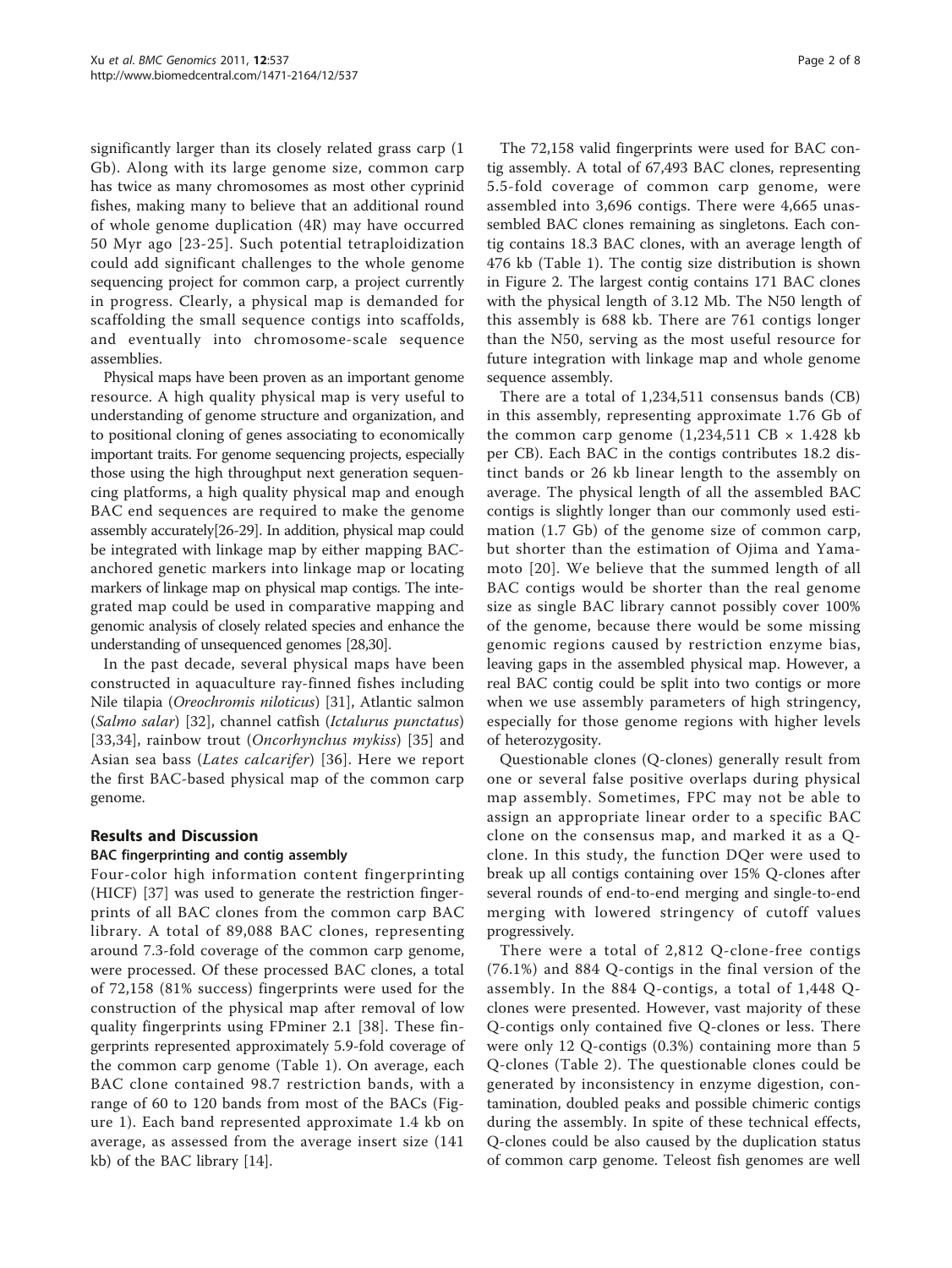| Total number of BAC clones fingerprinted            | 89,088    | $\sim$ 7.3 $\times$ genome equivalent         |
|-----------------------------------------------------|-----------|-----------------------------------------------|
| Valid fingerprints for FPC assembly                 | 72,158    | $\sim$ 5.9 $\times$ genome coverage           |
| Total number of contigs assembled                   | 3696      |                                               |
| Clones contained in the 3696 contigs                | 67,493    | $\sim$ 5.5 $\times$ genome coverage           |
| Average BAC clones per contig                       | 18.26     |                                               |
| Average contig size in consensus bands (CB)         | 334       |                                               |
| Estimated average contig size (kb)                  | 476       |                                               |
| Estimated N50 contig size (kb)                      | 688       |                                               |
| Number of Q-contigs                                 | 884       |                                               |
| Number of Q-clones                                  | 1448      |                                               |
| Number of singletons                                | 4665      |                                               |
| Average insert size of the BAC library (kb)         | 141       |                                               |
| Average number of bands per fingerprinted BAC clone | 98.7      |                                               |
| Average size each band represents (kb)              | 1.428     |                                               |
| Total number of bands included in the contigs       | 1,234,511 | 18.2 bands per BAC clone in the consensus map |
| Total physical length of assembled contigs          | 1.76 Gb   | $~\sim$ 1 $\times$ genome size                |

#### <span id="page-2-0"></span>Table 1 Statistics of the physical map assembly of the common carp

known for their whole genome duplication events, and high level of tandem and segmental gene duplications had been observed in teleost species. As common carp may have had an additional round of whole genome duplication (4R). High level of genome duplications would certainly add complexities for physical map assembly and possibly produce Q-clones.

The physical map of common carp is accessed through the web-based FPC viewer at [http://genomics.](http://genomics.cafs.ac.cn/fpc/WebAGCoL/Carp/WebFPC/.) [cafs.ac.cn/fpc/WebAGCoL/Carp/WebFPC/.](http://genomics.cafs.ac.cn/fpc/WebAGCoL/Carp/WebFPC/.)

#### Assessment of the physical map

Three approaches were used to assess the reliability of the physical map assembly for common carp. First, eight contigs were randomly selected which contained end-toend merging junction. The primers were designed from BAC end sequence on one side of the junction site, and used in the PCR on both BAC clones of the junction. The results showed that PCR can successfully amplify positive products on the junctions of eight selected contigs, indicating that both BAC clones on the junction site were truly overlapped in the common carp genome (Table [3\)](#page-3-0). Since the junction sites were generated by end to end merging with looser stringency, the reliability of the whole contig was then proved. A second approach was also used to assess the physical map assembly from randomly selected contigs. Briefly, eighteen contigs with various lengths were selected randomly. PCR primers were designed from BAC end sequences, and PCR reactions were performed on all BAC clones. For those long contigs, multiple pairs of primers were designed and used, if necessary, to cover all BAC clones in the contig. If all the BAC clones truly belong to the contig, they should be identified by PCR reactions in the contig, thereby confirming the contig. As shown in Table [4](#page-4-0) all of the BAC clones in surveyed eighteen contigs could be positively identified by PCR assays, providing strong evidence for the high reliability of the physical map of common carp. The third approach was used to evaluate the physical map assembly by mapping physical map contigs to common carp



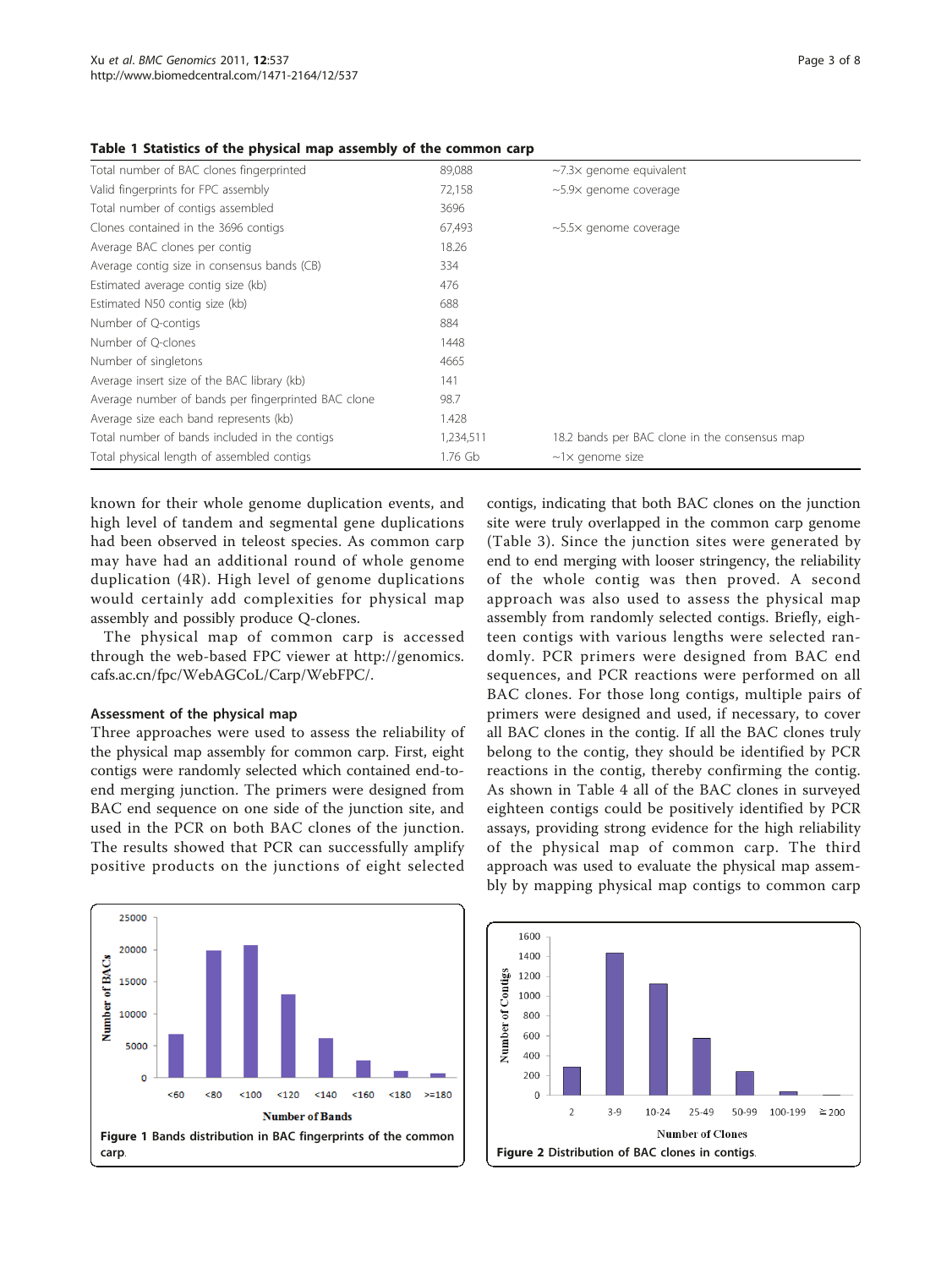<span id="page-3-0"></span>Table 2 Distribution of Q-clones in assembled contigs

| Number of contigs Q-clones/contig |     | Percentage of all contigs |
|-----------------------------------|-----|---------------------------|
| 2812                              |     | 76.1                      |
| 552                               |     | 14.9                      |
| 188                               | 2   | 5.1                       |
| 80                                | ζ   | 2.2                       |
| 34                                | 4   | 0.9                       |
| 18                                | 5   | 0.5                       |
| 12                                | > 5 | 0.3                       |

Note that 76.1% of the contigs are free of Q-clones, and most Q-clones are involved in a small number of contigs.

linkage map (Zhang, et al, unpublished). The unpublished linkage map contained 858 microsatellite markers, including 271 BAC-derived microsatellite markers, which make it good resource for the physical map assessment. A total of 179 BAC-derived microsatellite markers had been located on both physical map contigs and linkage map which could serve as anchors for map integration. A total of 7 contigs had been identified that mapped on 7 distinct linkage groups. The genetic distances of two anchor points on the linkage map were ranged from 0.80 cM to 6.39 cM (Table [5\)](#page-4-0). Thus, all of the 7 physical map contigs had been validated using linkage analysis, further validating the physical map assembly of common carp. Figure [3](#page-5-0) was an example that common carp physical map contig 251 was anchored to a genetic linkage group 11 by using BACanchored microsatellite markers. More contigs could be mapped on linkage map by developing and anchoring more contig-derived markers on common carp linkage map, which will lead to comprehensive integration of physical and linkage maps gradually.

## Conclusion

Here we reported the construction of the first physical map of the common carp genome. The physical map was constructed with valid fingerprints of 67,493 clones  $(5.5 \times$  genome coverage). The physical map can be accessed at [http://genomics.cafs.ac.cn/fpc/WebAGCoL/](http://genomics.cafs.ac.cn/fpc/WebAGCoL/Carp/WebFPC/) [Carp/WebFPC/.](http://genomics.cafs.ac.cn/fpc/WebAGCoL/Carp/WebFPC/) This physical map contained 3,696 contigs with a N50 length of 688 kb. The consensus length of assembled contigs was 1.76 Gb, consistent with the estimated genome size of common carp (1.7 Gb-2.0 Gb). The assembly was validated by using PCR assays on randomly selected contigs and mapping physical map contigs on linkage map. This physical map should be useful for various genome projects of common carp, especially for the currently ongoing whole genome sequencing project of carp.

# Methods

# BAC library

The Hind III BAC library of common carp used for the construction of the physical map was previously reported [[14\]](#page-6-0). Briefly, the library was made from a female common carp with a total of 92,160 recombinant clones and an average insert size of 141 kb. This library represented approximately 7.6-fold genome coverage of the common carp genome.

## BAC DNA isolation and fingerprinting

BAC clones were inoculated into four 96 deep-well culturing plates using a 96-pin replicator (V&P Scientific, San Diego, CA, USA). Each well of the 96 deep-well culturing plates contained 1.2 ml 2×YT medium and 12.5 μg/ml chloramphenicol. The deep-well culturing plates were then covered with air permeable seals (Excel Scientific, Victorville, CA, USA) and incubated at 37°C with 300 rpm shaking for 20 hours. BAC DNA was then isolated using a modified alkaline method with lysate clarification using Fritted Filter Plate (NUNC, Roskilde, Denmark). BAC DNA was resuspended in 50 μl of milliQ water in 96-well plates and stored at -20°C before  $11S<sub>P</sub>$ 

Twenty μl BAC DNA of each BAC clone was digested by BamHI, EcoRI, XbaI, XhoI, and HaeIII restriction endonucleases (New England Biolabs, Ipswich, MA, USA) at 37°C for three hours simultaneously, and then end-labeled using SNaPshot Multiplex kit (Life technologies, Foster City, CA, USA), according to manufacturer's instructions. The 6-bp cutter restriction

Table 3 Assessment of overlapping reliability at end to end merging points by using PCR

|                  | Clones overlapping each other | cutoff value of end merging | Positive(+)/Negative(-) |
|------------------|-------------------------------|-----------------------------|-------------------------|
| CYC054L01        | CYC121J09                     | 1e-40                       |                         |
| CYC204K23        | CYC054L01                     | 1e-40                       | $+$                     |
| CYC027I24        | CYC203H04                     | 8e-37                       | $^+$                    |
| CYC096 P15       | CYC148K22                     | 4e-36                       | ┶                       |
| CYC016K05        | CYC207J08                     | 5e-25                       | $\pm$                   |
| CYC013P01        | CYC240P24                     | $1e-21$                     | ┶                       |
| <b>CYC086L08</b> | CYC118D14                     | 4e-36                       | $\pm$                   |
| CYC055K17        | CYC098L15                     | 2e-28                       |                         |

Note that positive (+) indicates two overlapping clones are truly overlapped at the end-to-end merging point.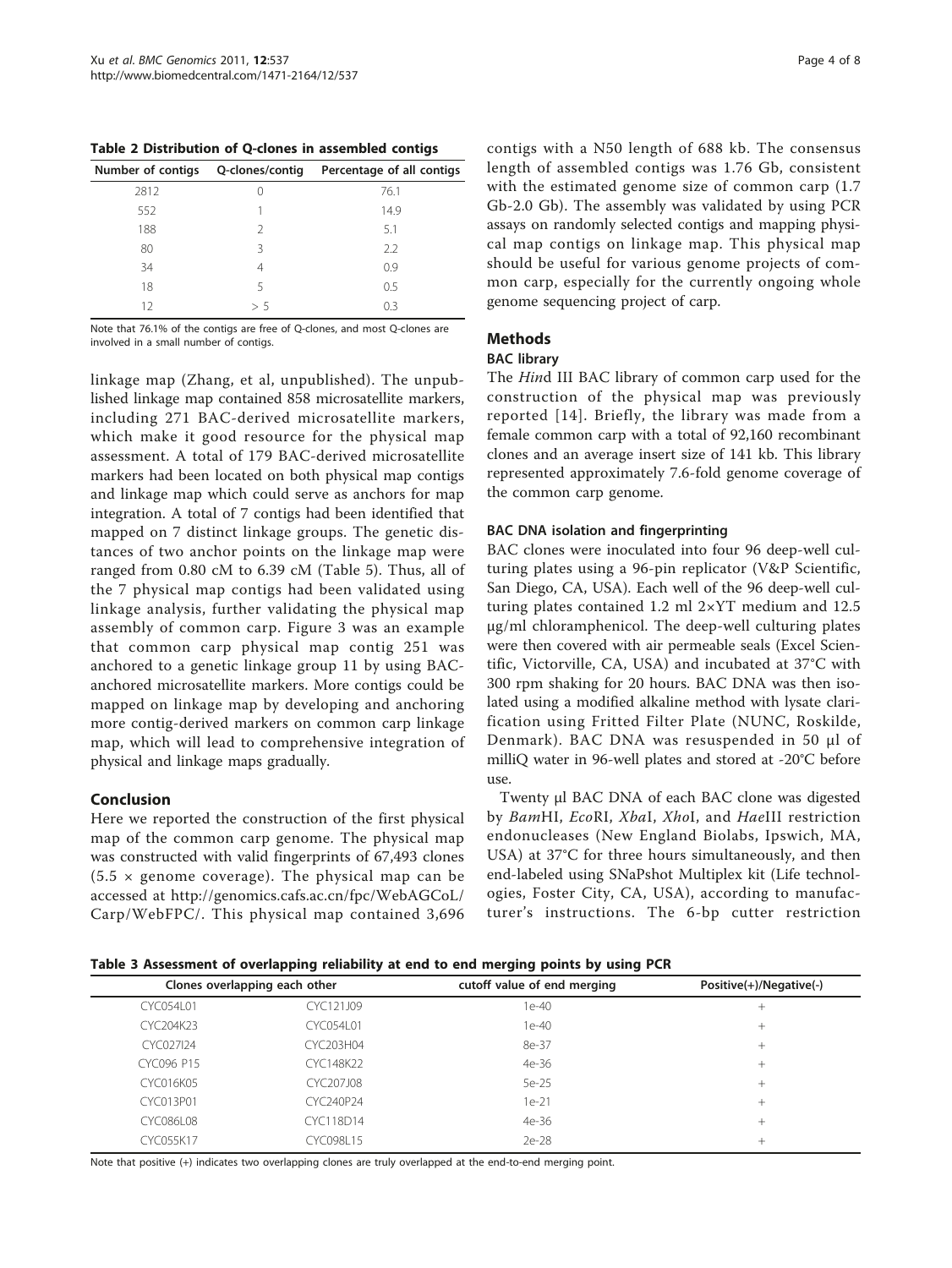| Contig ID | Number of primer pairs | <b>Number of Clones</b> | <b>Number of Positive Clones</b> | Contig assembly completely validated |
|-----------|------------------------|-------------------------|----------------------------------|--------------------------------------|
| 2042      | 15                     | 65                      | 65                               | Yes                                  |
| 113       | 12                     | 85                      | 85                               | Yes                                  |
| 2092      | 8                      | 34                      | 34                               | Yes                                  |
| 348       | 2                      | 11                      | 11                               | Yes                                  |
| 4368      | 4                      | 11                      | 11                               | Yes                                  |
| 1494      | 4                      | 25                      | 25                               | Yes                                  |
| 2220      | 4                      | 14                      | 14                               | Yes                                  |
| 4074      | 2                      | 10                      | 10                               | Yes                                  |
| 1258      | 2                      | 13                      | 13                               | Yes                                  |
| 6064      | 2                      | 13                      | 13                               | Yes                                  |
| 3806      | 4                      | 17                      | 17                               | Yes                                  |
| 4498      | 4                      | 13                      | 13                               | Yes                                  |
| 677       | 6                      | 37                      | 37                               | Yes                                  |
| 2995      | 4                      | 24                      | 24                               | Yes                                  |
| 3682      | 4                      | 22                      | 22                               | Yes                                  |
| 5929      | $\overline{2}$         | $\overline{7}$          | 7                                | Yes                                  |
| 3097      | $\mathfrak{D}$         | 12                      | 12                               | Yes                                  |
| 984       | 2                      | 12                      | 12                               | Yes                                  |

<span id="page-4-0"></span>Table 4 Assessment of assembly reliability on randomly selected contigs by using PCR with primers designed from BAC end sequences

endonucleases EcoRI (G'AATTC), XbaI (T'CTAGA), BamHI (G'GATCC), XhoI (C'TCGAG) generate 5'-protruding ends allowing differentially fluorescence labeled A, C, G, and T to be incorporated at the 3' ends of fingerprints while the 4-bp cutter HaeIII cleave the fragments to small segments making them suitable for analysis using an automated sequencer [[37\]](#page-7-0). The labeled BAC fragments were precipitated by using pre-chilled 100% ethanol following by washing with 70% ethanol, then suspended in 10 μl Hi-Di Formamide and analyzed with GeneScan 500 LIZ Size Standard on 3730XL DNA Analyzer (Life technologies).

## Fingerprint collection and processing

The fragment sizes in each BAC fingerprint were collected by the Data Collection program on the ABI 3730XL Genetic Analyzer, then processed by software FPminer 2.1 [[38](#page-7-0)]. Briefly, the fragment size calling was conducted using automatic algorithm in FPminer. Several quality control

steps were applied to the fingerprints: the empty wells were removed; the off-scale fragments with peak height greater than 6,000 relative fluorescent units (RFU) were removed; the fingerprints with fewer than 50 or more than 250 fragments were removed. Cross-contamination check was also conducted on FPminer to remove potential contaminated clones. In addition, the fingerprints having greater than 60 fragments of any single fluorescent color were also considered as contaminated clones and removed. Vector fragments and high frequency fragments were identified by fragment frequency analysis and then removed in FPminer. The sizes files were then output from FPminer for contig assembly in FPC program ([http://www.agcol.arizona.edu/software/fpc\)](http://www.agcol.arizona.edu/software/fpc).

## Contig assembly

The program FPC version 9.3 was used to assemble the BAC fingerprinting data into BAC contigs. FPC parameters were adjusted for the HICF method as described

Table 5 Validation of physical map assembly by linkage mapping of microsatellites isolated from clones in the common carp physical map.

| Contig ID | Number of BAC Clones | Contig Length (kb) | <b>Genetic Distance (cM)</b> | <b>Number of Markers</b> | Linkage Group ID |
|-----------|----------------------|--------------------|------------------------------|--------------------------|------------------|
| 251       | 55                   | 822                | 0.80                         |                          |                  |
| 285       | 30                   | 765                | 1.55                         |                          |                  |
| 633       |                      | 237                | 3.35                         |                          | 16               |
| 1769      | 25                   | 510                | 4.07                         |                          |                  |
| 3108      | 19                   | 590                | 1.73                         |                          |                  |
| 3749      | 28                   | 520                | 6.39                         |                          | 36               |
| 4017      | 20                   | 550                | .33                          |                          |                  |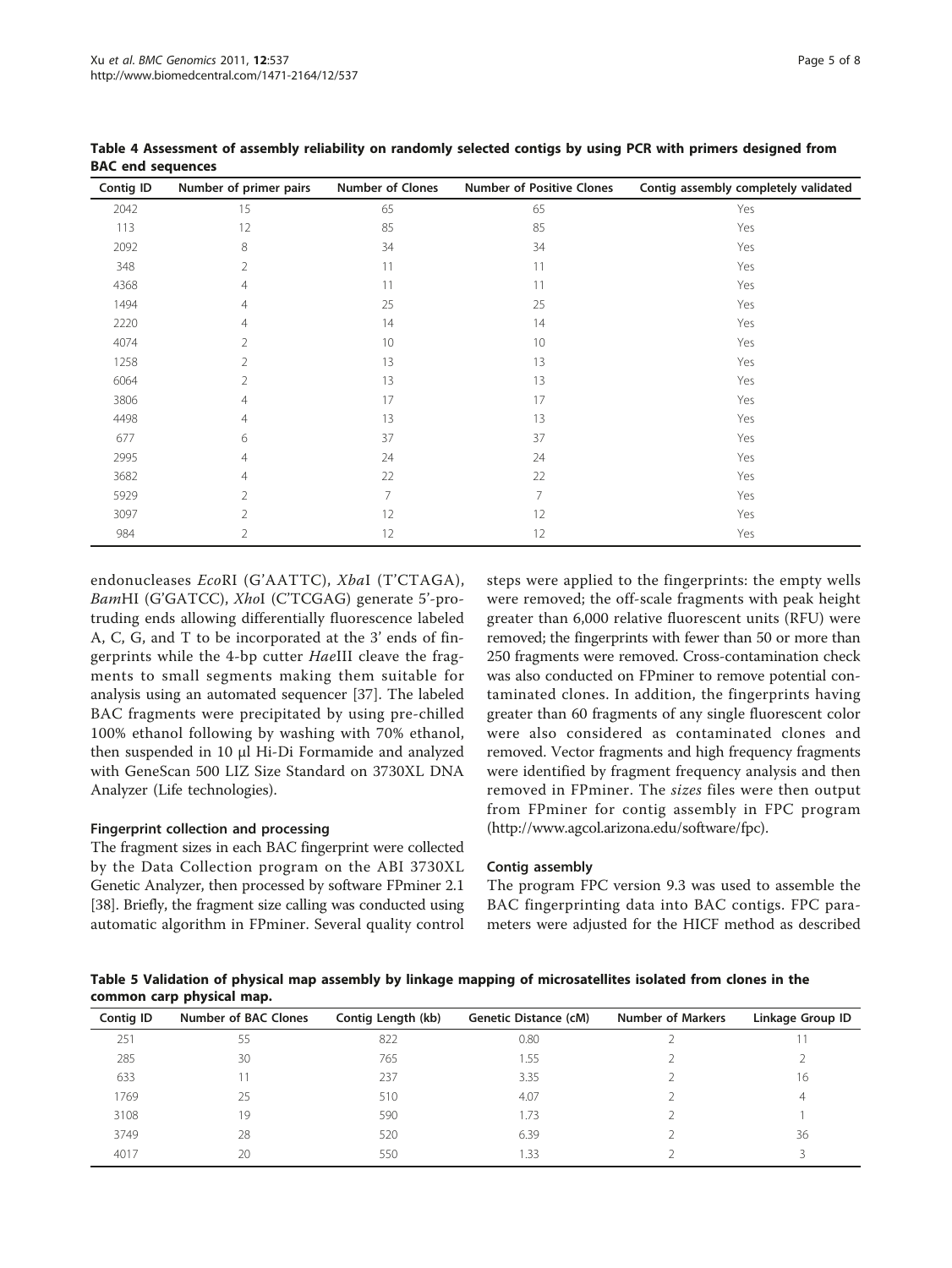<span id="page-5-0"></span>

in the tutorials. The size tolerance was set at 0.4 bp, and Sulston score cutoff was initially set as 1e-40. After the first round of assembly, the DQer function was performed to break down all contigs more than 15% of Q clones to eliminate false assembly. Several rounds of end-to-end merging with consecutive reductions of the Sulston score cutoff stringency at 1e-15 were then performed, and followed by single-to-end merging until the final cutoff of 1e-15 was reached.

## Contig quality assessment using PCR method

BAC contigs were randomly selected, and BAC-end sequences on those selected contigs were used to develop primers for contig validation and reliability examination. Briefly, all BAC clones on the selected contigs were picked from stocking plates and inoculated into culturing plates. BAC DNA was then extracted using alkaline method as we described above. PCR reactions with primers from specific contig were conducted on all BAC clones of the contig in 25 μl solution containing 10 ng BAC DNA, 1×PCR buffer, 100 μmol of each dNTPs, 0.2 μmol forward primer, 0.2 μmol reverse primer and 1 U of Taq DNA polymerase (Fermentas, Glen Burnie, Maryland, USA) on ABI 9700 thermal cycler (Life Technologies) under the following cycling conditions: initial denaturation at 95°C for 3 min; then 35 cycles of 94°C for 30 sec, 55°C for 30 sec and 72°C

for 45 sec; final extension at 72°C for 5 min. All primers were listed in Additional file 1 Table S1. PCR products were then analyzed to detect positive BAC clones using electrophoresis on 1.2% agarose gel. The BAC clones that supported positive PCR amplification with a single pair of PCR primers were considered to be overlapped.

# Contig validation using BAC-anchored microsatellite markers on linkage map

Microsatellite markers were previously developed from BAC end sequences[[15](#page-6-0)] and genotyped in a F1 common carp family for linkage mapping (Zhang et al, unpublished). The linkage map contained 271 BAC-derived microsatellite markers, which could serve anchor points for physical and linkage map integration. Physical map contigs containing at least one anchor microsatellite markers were then mapped to linkage map. The contigs harboring two or more BAC-anchored microsatellite markers were collected for assembly assessment. Microsatellite markers on one physical map contig should be also mapped to one linkage group with reasonable genetic distance if physical map was assembled correctly.

# Additional material

[Additional file 1: T](http://www.biomedcentral.com/content/supplementary/1471-2164-12-537-S1.DOC)able S1. All primers used for the assessment of common carp physical map.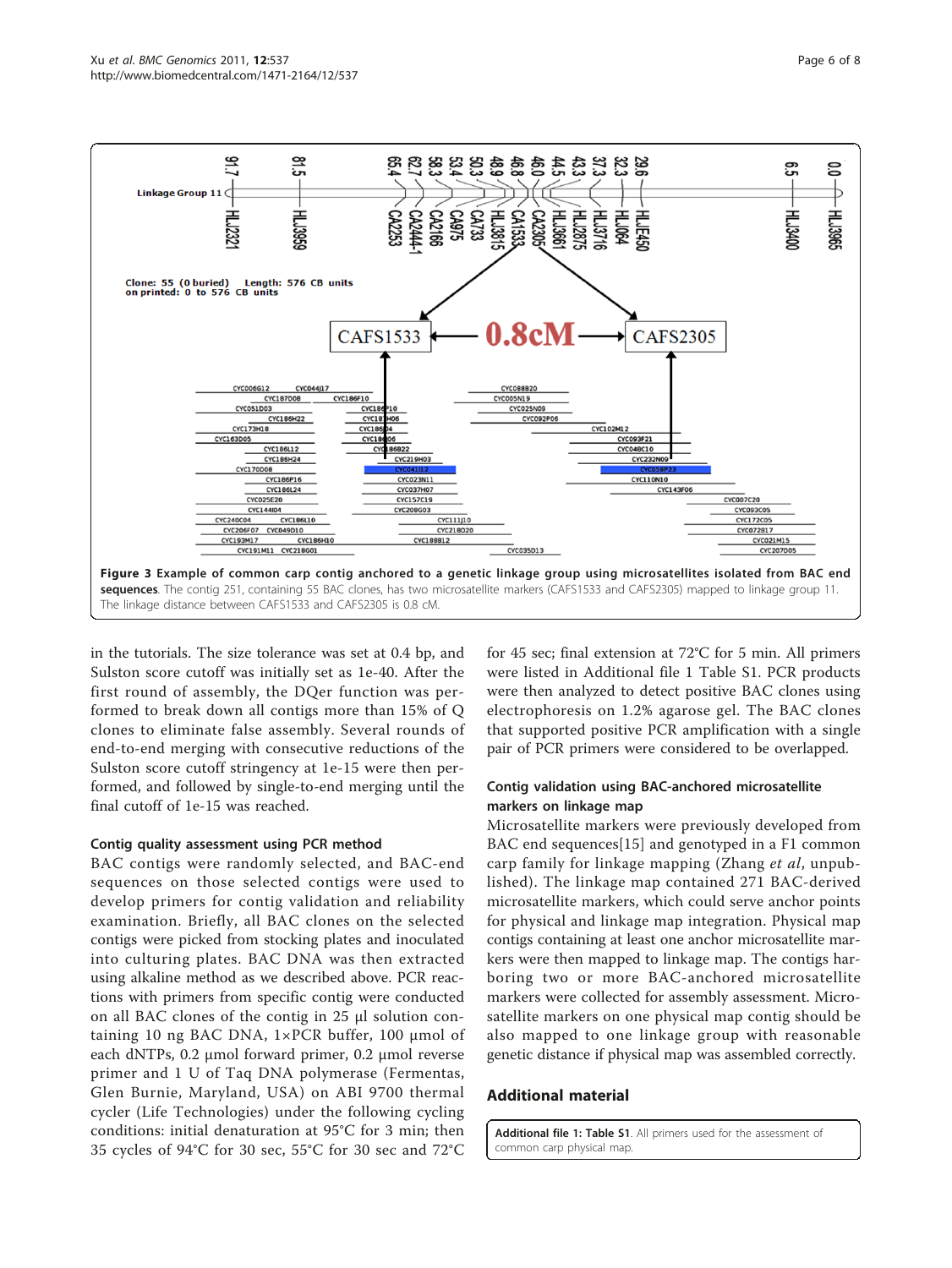#### <span id="page-6-0"></span>Acknowledgements

This study was supported by the grants from National Department Public Benefit Research Foundation (No. 200903045), National High-tech R&D Program of China (No. 2009AA10Z105 and 2011AA100401), China Ministry of Agriculture "948" Program (No. 2010-Z11) and Research Foundation of Chinese Academy of Fishery Sciences (No. 2009B002).

#### Author details

<sup>1</sup>The Centre for Applied Aquatic Genomics, Chinese Academy of Fishery Sciences, Beijing, 100141, China. <sup>2</sup>College of Fisheries and Life Science, Shanghai Ocean University, Shanghai, 201306, China. <sup>3</sup>Heilongjiang Fisheries Research Institute, Chinese Academy of Fishery Sciences, Harbin, 150070, China. <sup>4</sup>College of Life Science, Tianjin Normal University, Tianjin, 300387, China.

#### Authors' contributions

PX designed and supervised the physical mapping project, and drafted the manuscript. WJ worked on data collection and physical map assembly. JTW, YL and RC participated in BAC culture and DNA extraction. ZZ worked on BAC library manipulation. YZ participated in microsatellite identification and linkage analysis. PJ and JL worked on bioinformatics analysis and WebFPC. XS supervised the common carp genome project. All authors read and approved the final manuscript.)

#### Received: 8 August 2011 Accepted: 2 November 2011 Published: 2 November 2011

#### References

- 1. Cultured Aquatic Species Fact Sheets. [[http://www.fao.org/fishery/](http://www.fao.org/fishery/culturedspecies/search/en) [culturedspecies/search/en\]](http://www.fao.org/fishery/culturedspecies/search/en).
- 2. Kulhanek SA, Leung B, Ricciardi A: [Using ecological niche models to](http://www.ncbi.nlm.nih.gov/pubmed/21516898?dopt=Abstract) [predict the abundance and impact of invasive species: application to](http://www.ncbi.nlm.nih.gov/pubmed/21516898?dopt=Abstract) [the common carp.](http://www.ncbi.nlm.nih.gov/pubmed/21516898?dopt=Abstract) Ecological Applications 2011, 21(1):203-213.
- 3. Van Campenhout K, Bervoets L, Redeker ES, Blust R: [A kinetic model for](http://www.ncbi.nlm.nih.gov/pubmed/18712945?dopt=Abstract) [the relative contribution of waterborne and dietary cadmium and zinc](http://www.ncbi.nlm.nih.gov/pubmed/18712945?dopt=Abstract) [in the common carp \(Cyprinus carpio\).](http://www.ncbi.nlm.nih.gov/pubmed/18712945?dopt=Abstract) Environmental Toxicology and Chemistry 2009, 28(1):209-219.
- 4. Kroupova H, Prokes M, Macova S, Penaz M, Barus V, Novotny L, Machova J: [Effect of nitrite on early-life stages of common carp \(Cyprinus carpio L.\).](http://www.ncbi.nlm.nih.gov/pubmed/20821475?dopt=Abstract) Environmental Toxicology and Chemistry 2010, 29(3):535-540.
- Liu D, Liu S, You C, Chen L, Liu Z, Liu L, Wang J, Liu Y: [Identification and](http://www.ncbi.nlm.nih.gov/pubmed/19609611?dopt=Abstract) [Expression Analysis of Genes Involved in Early Ovary Development in](http://www.ncbi.nlm.nih.gov/pubmed/19609611?dopt=Abstract) [Diploid Gynogenetic Hybrids of Red Crucian Carp × Common Carp.](http://www.ncbi.nlm.nih.gov/pubmed/19609611?dopt=Abstract) Marine Biotechnology 2010, 12(2):186-194.
- 6. Kongchum P, Palti Y, Hallerman EM, Hulata G, David L: [SNP discovery and](http://www.ncbi.nlm.nih.gov/pubmed/22073796?dopt=Abstract) [development of genetic markers for mapping innate immune response](http://www.ncbi.nlm.nih.gov/pubmed/22073796?dopt=Abstract) [genes in common carp \(Cyprinus carpio\).](http://www.ncbi.nlm.nih.gov/pubmed/22073796?dopt=Abstract) Fish & Shellfish Immunology 2010, 29(2):356-361.
- 7. Zhang Y, Liang L, Jiang P, Li D, Lu C, Sun X: [Genome evolution trend of](http://www.ncbi.nlm.nih.gov/pubmed/18407057?dopt=Abstract) [common carp \(Cyprinus carpio L.\) as revealed by the analysis of](http://www.ncbi.nlm.nih.gov/pubmed/18407057?dopt=Abstract) [microsatellite loci in a gynogentic family.](http://www.ncbi.nlm.nih.gov/pubmed/18407057?dopt=Abstract) Journal of Genetics and Genomics 2008, 35(2):97-103.
- 8. Gregory M, King H, Bain P, Gibson R, Tocher D, Schuller K: Development of a Fish Cell Culture Model to Investigate the Impact of Fish Oil Replacement on Lipid Peroxidation. Lipids 2011, 1-12.
- Zhang Y, Liang L, Jiang P, Li D, Lu C, Sun X: [Genome evolution trend of](http://www.ncbi.nlm.nih.gov/pubmed/18407057?dopt=Abstract) [common carp \(Cyprinus carpio L.\) as revealed by the analysis of](http://www.ncbi.nlm.nih.gov/pubmed/18407057?dopt=Abstract) [microsatellite loci in a gynogentic family.](http://www.ncbi.nlm.nih.gov/pubmed/18407057?dopt=Abstract) J Genet Genomics 2008, 35(2):97-103.
- 10. Wang D, Liao X, Cheng L, Yu X, Tong J: Development of novel EST-SSR markers in common carp by data mining from public EST sequences. Aquaculture 2007, 271(1-4):558-574.
- 11. Zhou J, Wu Q, Wang Z, Ye Y: [Genetic variation analysis within and](http://www.ncbi.nlm.nih.gov/pubmed/15575506?dopt=Abstract) [among six varieties of common carp \(Cyprinus carpio L.\) in China using](http://www.ncbi.nlm.nih.gov/pubmed/15575506?dopt=Abstract) [microsatellite markers.](http://www.ncbi.nlm.nih.gov/pubmed/15575506?dopt=Abstract) Genetika 2004, 40(10):1389-1393.
- 12. Sun X, Liang L: A genetic linkage map of common carp (Cyprinus carpio L.) And mapping of a locus associated with cold tolerance. Aquaculture 2004, 238(1-4):8.
- 13. Cheng L, Liu L, Yu X, Wang D, Tong J: [A linkage map of common carp](http://www.ncbi.nlm.nih.gov/pubmed/19917040?dopt=Abstract) [\(Cyprinus carpio\) based on AFLP and microsatellite markers.](http://www.ncbi.nlm.nih.gov/pubmed/19917040?dopt=Abstract) Anim Genet 2010, 41(2):191-198.
- 14. Li Y, Xu P, Z Zhao, Wang J, Zhang Y, Sun X: Construction and Characterization of the BAC Library for Common Carp Cyprinus Carpio L. and Establishment of Microsynteny with Zebrafish Danio Rerio. Marine Biotechnology 2010.
- 15. Xu P, Li J, Li Y, Cui R, Wang J, Zhang Y, Zhao Z, Sun X: [Genomic insight](http://www.ncbi.nlm.nih.gov/pubmed/21492448?dopt=Abstract) [into the common carp \(Cyprinus carpio\) genome by sequencing](http://www.ncbi.nlm.nih.gov/pubmed/21492448?dopt=Abstract) [analysis of BAC-end sequences.](http://www.ncbi.nlm.nih.gov/pubmed/21492448?dopt=Abstract) BMC Genomics 2011, 12:188.
- 16. Moens LN, van der Ven K, Van Remortel P, Del-Favero J, De Coen WM: [Gene expression analysis of estrogenic compounds in the liver of](http://www.ncbi.nlm.nih.gov/pubmed/17912697?dopt=Abstract) [common carp \(Cyprinus carpio\) using a custom cDNA microarray.](http://www.ncbi.nlm.nih.gov/pubmed/17912697?dopt=Abstract) J Biochem Mol Toxicol 2007, 21(5):299-311.
- 17. Wan Y, Zhang Y, Ji P, Li Y, Xu P, Sun X: Molecular characterization of CART, AgRP, and MC4R genes and their expression with fasting and re-feeding in common carp (Cyprinus carpio). Molecular Biology Reports 2011, 1-9.
- 18. Zhang Y, Xu P, Lu C, Kuang Y, Zhang X, Cao D, Li C, Chang Y, Hou N, Li H, et al: Genetic Linkage Mapping and Analysis of Muscle Fiber-Related QTLs in Common Carp (Cyprinus carpio L.). Marine Biotechnology 2010, 1-17.
- 19. Mao RX, Liu FJ, Zhang XF, Zhang Y, Cao DC, Lu CY, Liang LQ, Sun XW: [\[Studies on quantitative trait loci related to activity of lactate](http://www.ncbi.nlm.nih.gov/pubmed/19586894?dopt=Abstract) [dehydrogenase in common carp \(Cyprinus carpio\)\].](http://www.ncbi.nlm.nih.gov/pubmed/19586894?dopt=Abstract) Yi Chuan 2009, 31(4):407-411.
- 20. Ojima Y, Yamamoto K: Cellular DNA contents of fishes determined by flow cytometry. Kromosomo 1990, , II-57: 1871-1888.
- 21. Tiersch TR, Chandler RW, Wachtel SS, Elias S: [Reference standards for flow](http://www.ncbi.nlm.nih.gov/pubmed/2582960?dopt=Abstract) [cytometry and application in comparative studies of nuclear DNA](http://www.ncbi.nlm.nih.gov/pubmed/2582960?dopt=Abstract) [content.](http://www.ncbi.nlm.nih.gov/pubmed/2582960?dopt=Abstract) Cytometry 1989, 10(6):706-710.
- 22. Animal Genome Size Database. [<http://www.genomesize.com>].
- 23. Ohno S, Muramoto J, Christian L, Atkin NB: Diploid-tetraploid relationship among old-world members of the fish family Cyprinidae. Chromosoma 1967, 23(1):1-9.
- 24. Larhammar D, Risinger C: [Molecular Genetic Aspects of Tetraploidy in the](http://www.ncbi.nlm.nih.gov/pubmed/8025730?dopt=Abstract) [Common Carp Cyprinus carpio.](http://www.ncbi.nlm.nih.gov/pubmed/8025730?dopt=Abstract) Molecular Phylogenetics and Evolution 1994, 3(1):59-68.
- 25. David L, Blum S, Feldman MW, Lavi U, Hillel J: [Recent duplication of the](http://www.ncbi.nlm.nih.gov/pubmed/12832638?dopt=Abstract) [common carp \(Cyprinus carpio L.\) genome as revealed by analyses of](http://www.ncbi.nlm.nih.gov/pubmed/12832638?dopt=Abstract) [microsatellite loci.](http://www.ncbi.nlm.nih.gov/pubmed/12832638?dopt=Abstract) Mol Biol Evol 2003, 20(9):1425-1434.
- 26. Xu P, Wang S, Liu L, Peatman E, Somridhivej B, Thimmapuram J, Gong G, Liu Z: [Channel catfish BAC-end sequences for marker development and](http://www.ncbi.nlm.nih.gov/pubmed/16879340?dopt=Abstract) [assessment of syntenic conservation with other fish species.](http://www.ncbi.nlm.nih.gov/pubmed/16879340?dopt=Abstract) Animal Genetics 2006, 37(4):321-326.
- 27. Lewin HA, Larkin DM, Pontius J, O'Brien SJ: [Every genome sequence needs](http://www.ncbi.nlm.nih.gov/pubmed/19596977?dopt=Abstract) [a good map.](http://www.ncbi.nlm.nih.gov/pubmed/19596977?dopt=Abstract) Genome Res 2009, 19(11):1925-1928.
- 28. Liu H, Jiang Y, Wang S, Ninwichian P, Somridhivej B, Xu P, Abernathy J, Kucuktas H, Liu Z: [Comparative analysis of catfish BAC end sequences](http://www.ncbi.nlm.nih.gov/pubmed/20003258?dopt=Abstract) [with the zebrafish genome.](http://www.ncbi.nlm.nih.gov/pubmed/20003258?dopt=Abstract) BMC Genomics 2009, 10:592.
- 29. Soler L, Conte MA, Katagiri T, Howe AE, Lee BY, Amemiya C, Stuart A, Dossat C, Poulain J, Johnson J, et al: Comparative [physical maps derived](http://www.ncbi.nlm.nih.gov/pubmed/21080946?dopt=Abstract) [from BAC end sequences of tilapia \(Oreochromis niloticus\).](http://www.ncbi.nlm.nih.gov/pubmed/21080946?dopt=Abstract) BMC Genomics 2010, 11:636.
- 30. Kucuktas H, Wang S, Li P, He C, Xu P, Sha Z, Liu H, Jiang Yanliang, Baoprasertkul Puttharat, Somridhivej Benjaporn, Wang Yaping, Abernathy Jason, Guo Ximing, Liu Lei, Muir William, Liu Zhanjiang: Construction of genetic linkage maps and comparative genome analysis of catfish using gene-associated markers. Genetics 2009.
- 31. Katagiri T, Kidd C, Tomasino E, Davis JT, Wishon C, Stern JE, Carleton KL, Howe AE, Kocher TD: [A BAC-based physical map of the Nile tilapia](http://www.ncbi.nlm.nih.gov/pubmed/15946383?dopt=Abstract) [genome.](http://www.ncbi.nlm.nih.gov/pubmed/15946383?dopt=Abstract) BMC Genomics 2005, 6(1):89.
- 32. Ng SHS, Artieri CG, Bosdet IE, Chiu R, Danzmann RG, Davidson WS, Ferguson MM, Fjell CD, Hoyheim B, Jones SJM, et al: [A physical map of the](http://www.ncbi.nlm.nih.gov/pubmed/16026963?dopt=Abstract) [genome of Atlantic salmon, Salmo salar.](http://www.ncbi.nlm.nih.gov/pubmed/16026963?dopt=Abstract) Genomics 2005, 86(4):396-404.
- 33. Quiniou SM, Waldbieser GC, Duke MV: [A first generation BAC-based](http://www.ncbi.nlm.nih.gov/pubmed/17284319?dopt=Abstract) [physical map of the channel catfish genome.](http://www.ncbi.nlm.nih.gov/pubmed/17284319?dopt=Abstract) BMC Genomics 2007, 8:40.
- 34. Xu P, Wang S, Liu L, Thorsen J, Kucuktas H, Liu Z: A BAC-based physical map of the channel catfish genome. Genomics 2007.
- 35. Palti Y, Luo M-C, Hu Y, Genet C, You F, Vallejo R, Thorgaard G, Wheeler P, Rexroad C: [A first generation BAC-based physical map of the rainbow](http://www.ncbi.nlm.nih.gov/pubmed/19814815?dopt=Abstract) [trout genome.](http://www.ncbi.nlm.nih.gov/pubmed/19814815?dopt=Abstract) BMC Genomics 2009, 10(1):462.
- Xia JH, Feng F, Lin G, Wang CM, Yue GH: [A First Generation BAC-Based](http://www.ncbi.nlm.nih.gov/pubmed/20700486?dopt=Abstract) [Physical Map of the Asian Seabass \(](http://www.ncbi.nlm.nih.gov/pubmed/20700486?dopt=Abstract)Lates calcarifer). PLoS ONE 2010, 5(8): e11974.